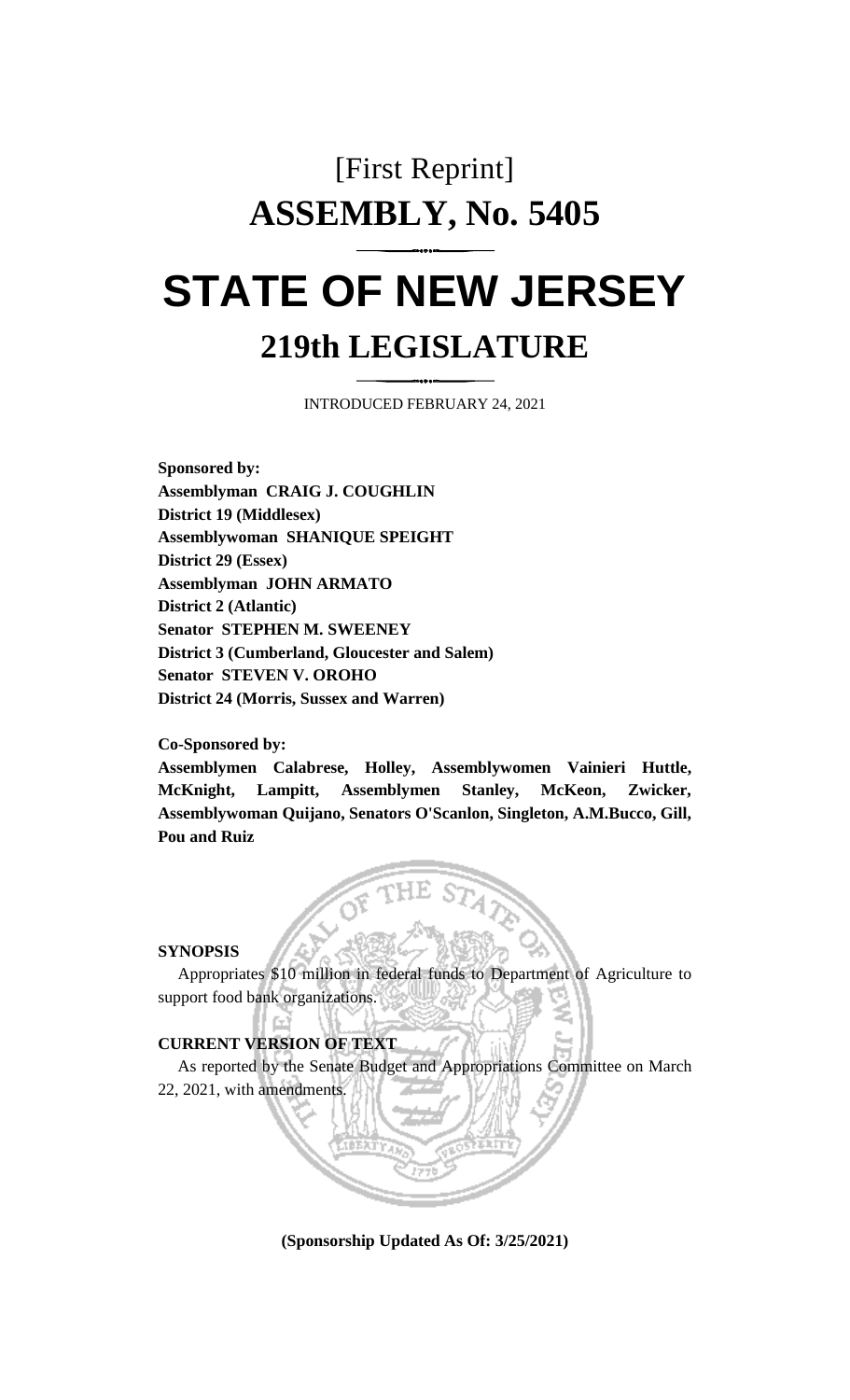#### **A5405** [1R] COUGHLIN, SPEIGHT

 $\mathcal{D}_{\alpha}$ 

 **A SUPPLEMENT** to the Fiscal Year 2021 appropriations act, P.L.2020, c.97.

 **BE IT ENACTED** *by the Senate and the General Assembly of the State of New Jersey:*

 1. In addition to the amounts appropriated under P.L.2020, c.97, the annual appropriations act for Fiscal Year 2021, and upon certification by the Director of the Division of Budget and Accounting in the Department of the Treasury that federal funds to support the expenditures listed below are available, the following sum is appropriated:

#### **10 DEPARTMENT OF AGRICULTURE**

#### *40 Community Development and Environmental Management 49 Agricultural Resources, Planning, and Regulation* **GRANTS-IN-AID** 05-3350 Food and Nutrition Services .............................................. \$10,000,000

|    |                                                                      |                                                                                        | \$10,000,000 |
|----|----------------------------------------------------------------------|----------------------------------------------------------------------------------------|--------------|
|    |                                                                      | Total Grants-in-Aid Appropriation,                                                     |              |
|    |                                                                      | Agricultural Resources, Planning, and Regulation                                       | \$10,000,000 |
|    | Grants-in-Aid:                                                       |                                                                                        |              |
|    |                                                                      | 05 Coronavirus Relief Fund - Assistance to Food                                        |              |
|    |                                                                      | (\$10,000,000)<br>Bank Organizations                                                   |              |
| 14 |                                                                      |                                                                                        |              |
| 15 | The amount hereinabove appropriated for Coronavirus Relief Fund      |                                                                                        |              |
| 16 |                                                                      | - Assistance to Food Bank Organizations shall be allocated from                        |              |
| 17 | a portion of those federal block grant funds allocated to the State  |                                                                                        |              |
| 18 | from the "Coronavirus Relief Fund," established pursuant to the      |                                                                                        |              |
| 19 | federal "Coronavirus Aid, Relief, and Economic Security Act,"        |                                                                                        |              |
| 20 |                                                                      | Pub.L.116-136.                                                                         |              |
| 21 |                                                                      |                                                                                        |              |
| 22 |                                                                      | <sup>1</sup> [The] Of the <sup>1</sup> amount hereinabove appropriated for Coronavirus |              |
| 23 |                                                                      | Relief Fund – Assistance to Food Bank Organizations                                    |              |
| 24 |                                                                      | $1\$ (\$9,900,000 <sup>1</sup> shall be allocated as follows: the Community Food       |              |
| 25 |                                                                      | Bank of New Jersey, \$5,200,000; the Food Bank of South Jersey,                        |              |
| 26 |                                                                      | \$1,500,000; Fulfill Monmouth & Ocean, \$1,500,000; Mercer                             |              |
| 27 |                                                                      | Street Friends Food Bank, \$1,100,000; Norwescap, \$300,000;                           |              |
| 28 |                                                                      | $1and$ <sup>1</sup> Southern Regional Food Distribution Center, \$300,000 $1l$ ;       |              |
| 29 |                                                                      | and Farmers Against Hunger, \$100,000] <sup>1</sup> .                                  |              |
| 30 |                                                                      |                                                                                        |              |
| 31 |                                                                      | <sup>1</sup> Of the amount hereinabove appropriated for Coronavirus Relief             |              |
| 32 | <u>Fund – Assistance to Food Bank Organizations, \$100,000 shall</u> |                                                                                        |              |
| 33 | be allocated to the New Jersey Agricultural Society - Farmers        |                                                                                        |              |
| 34 |                                                                      | Against Hunger Program to support the collection and                                   |              |
|    |                                                                      |                                                                                        |              |

**EXPLANATION – Matter enclosed in bold-faced brackets [thus] in the above bill is not enacted and is intended to be omitted in the law.**

**Matter underlined thus is new matter.**

**Matter enclosed in superscript numerals has been adopted as follows: Senate SBA committee amendments adopted March 22, 2021.**